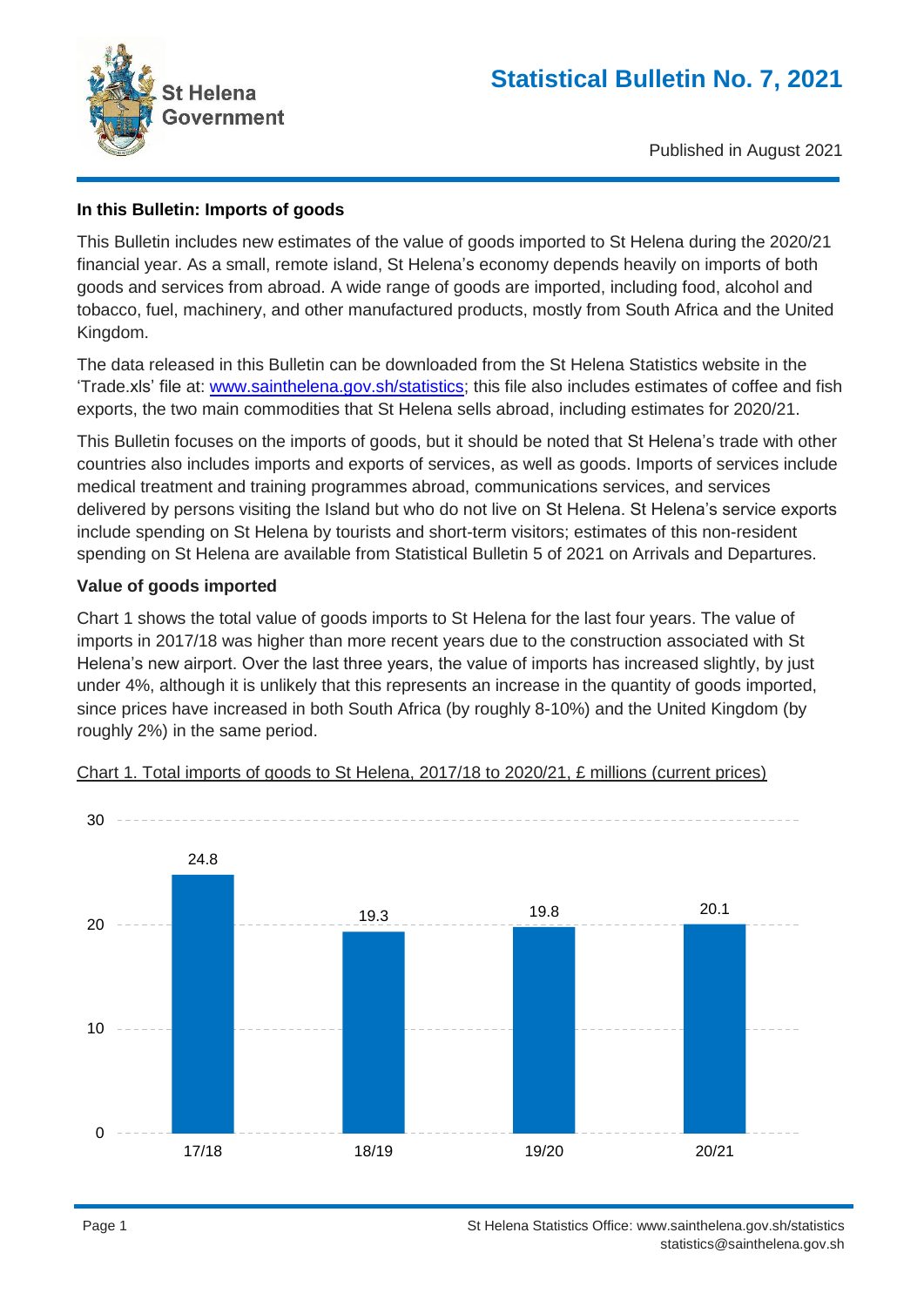# **Type of goods imported**

When goods are imported into St Helena, importers make a declaration to the Customs authorities which details the commodities being imported using a tariff code. This is primarily used to determine the amount of import taxes payable, but it is also used to categorise goods imported into the type of commodity.

Chart 2 shows imports for the last four financial years, classified into broad commodity groups. A large proportion of St Helena's imports are manufactured goods and machinery and transport equipment, together accounting for well over half of the total for each year. Within these two groups, the categories with the highest value of imports was 'Road Vehicles', which was £1.5m in 2020/21 and £1.4m in 2019/20; this category includes passenger cars and trucks, buses, commercial vehicles, and parts and spares for road vehicles.

Imports in these two groups tends to vary from year to year and can be affected by large-scale infrastructure projects. For instance, in 2017/18, some of these imports were related to construction work related to the Airport, and so the value for that year in this category is correspondingly higher. The increase in the grouping 'Machinery and Transport Equipment' in 2020/21 (£5.7m compared to £4.5m the year before) is due in part to imports of electrical machinery for the new undersea telecommunications cable.



Chart 2. Imports of goods to St Helena by broad commodity group, 2017/18 to 2020/21, £ millions



Note: Some categories in this chart are combinations of the standard groupings.

Food is the third largest group of imported goods, with a value of £3.8m in 2020/21, and it is also relatively stable – consumption of food is related to the number of people living on the Island, which has not changed significantly in recent years.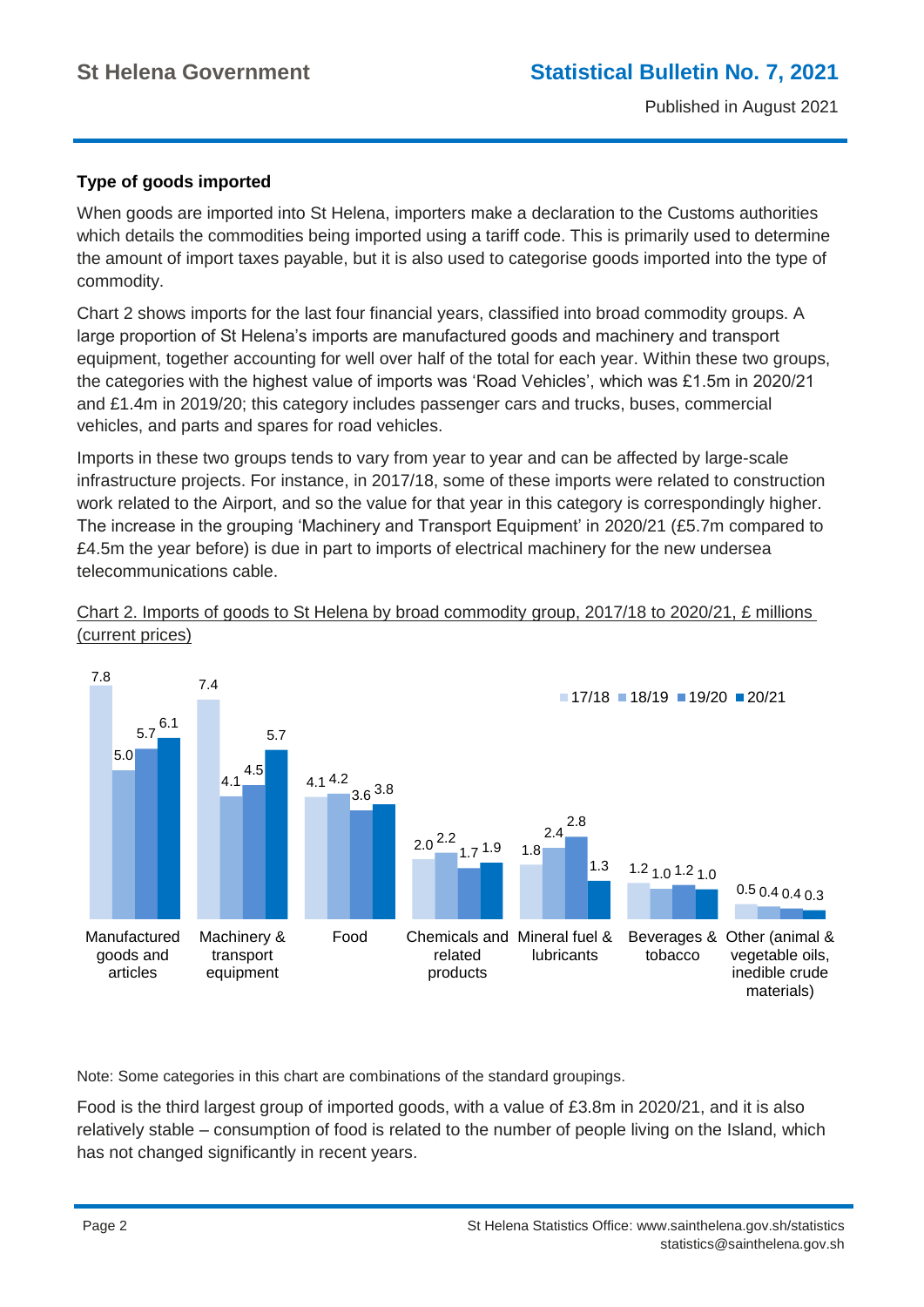Some commodities are imported infrequently in bulk; the most significant is mineral fuel, which is imported via a fuel tanker arriving roughly once every three months, or four times a year, plus smaller quantities of aviation fuel imported on St Helena's cargo ship, the MV *Helena*. Although consumption of fuel is usually quite steady – it is used to generate electricity, and for air, road and sea transport – the annual total value can vary depending on the timing of the fuel tanker, as well as the price paid. For instance, there were five tanker arrivals in 2019/20, but only four tanker arrivals in 20/21, which contributed to the large drop in the value of imported fuel of around £1.5m. But the biggest contributor to this drop in 2020/21 was due to the fall in demand for aviation fuel caused by the COVID-19 pandemic: in 2019/20 there were around 100 passenger plane arrivals at St Helena Airport, but in 2020/21 there were only 31, and many of these were smaller aircraft used for medical emergencies.

# **Imports of food, beverages and tobacco**

Within the broad food grouping, imports of cereals and meat products had the highest value in 2020/21 of around £670 thousand each (Table 1). Vegetables and fruit, and dairy products and eggs, were third and fourth in the table, with £530 thousand and £429 thousand respectively.

|                                  | 17/18 | 18/19 | 19/20 | 20/21 |
|----------------------------------|-------|-------|-------|-------|
| Food and non-alcoholic beverages |       |       |       |       |
| Cereals & cereal preparations    | 502   | 635   | 532   | 670   |
| Meat & meat preparations         | 688   | 925   | 775   | 670   |
| Vegetables & fruit               | 783   | 646   | 554   | 530   |
| Dairy products & eggs            | 444   | 488   | 480   | 429   |
| Non-alcoholic beverages          | 399   | 395   | 386   | 335   |
| Coffee, tea, cocoa, spices       | 352   | 371   | 271   | 289   |
| Animal feed                      | 302   | 320   | 343   | 277   |
| Sugars & sugar preparations      | 144   | 169   | 122   | 118   |
| Fish, crustaceans, molluscs      | 64    | 59    | 59    | 49    |
| Other food products              | 811   | 586   | 502   | 811   |
| Alcohol & tobacco                |       |       |       |       |
| Alcoholic beverages              | 630   | 421   | 580   | 494   |
| Tobacco & tobacco products       | 184   | 196   | 185   | 171   |

Table 1. Imports of food, beverages and tobacco, 2017/18 to 2020/21, £ thousands (current prices)

The value of alcoholic beverages imported in 2020/21 was £494 thousand, a decrease compared to 2019/20 but an increase on the value imported in 2018/19. The value of tobacco imports in 2020/21 was £171 thousand, lower than in any of the previous three years. Similarly the value of non-alcoholic beverages imported in 2020/21 was also lower than any of the previous three years, at £335 thousand.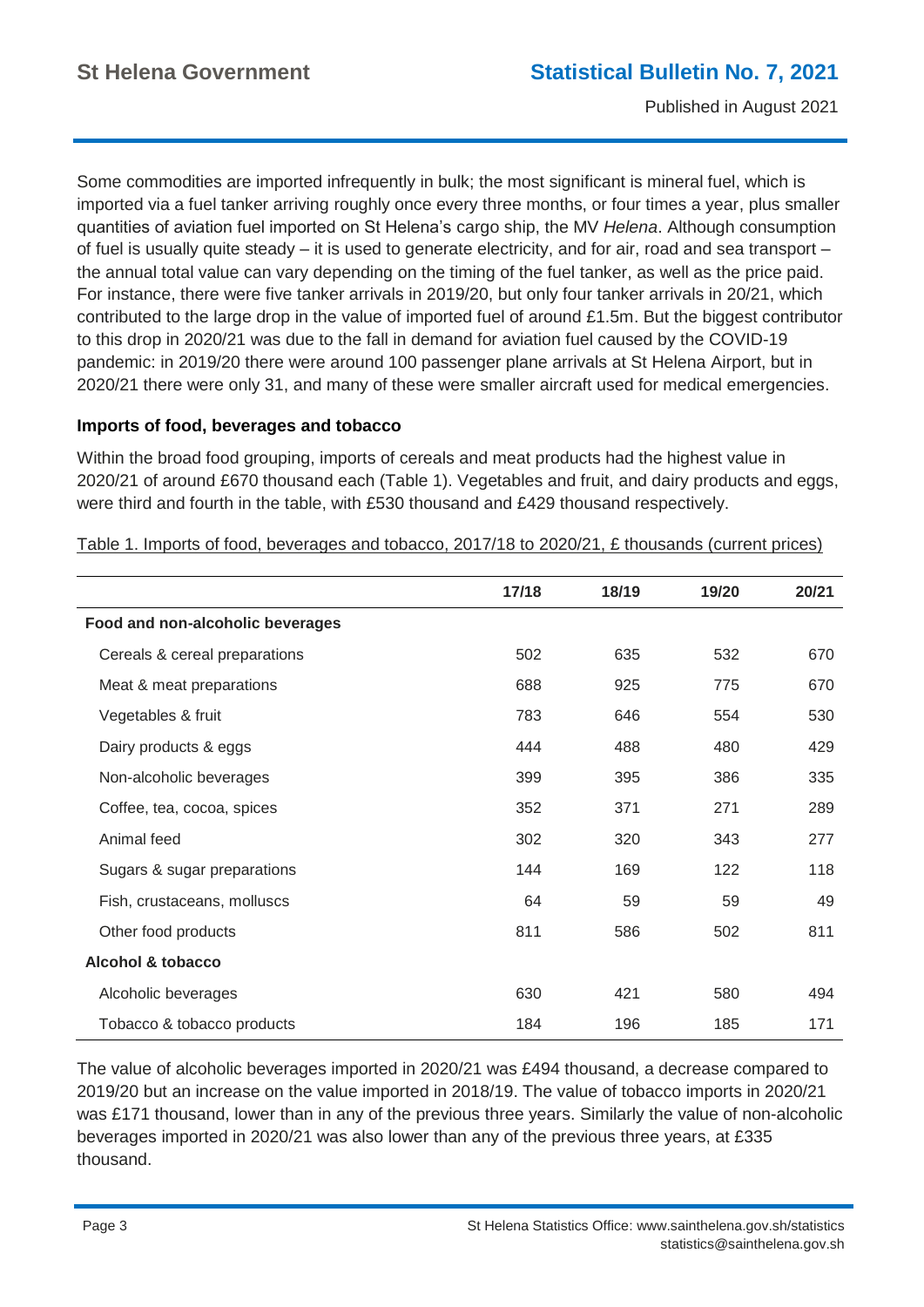# **Country of purchase of imported goods**

Almost all goods imported to St Helena are purchased in the United Kingdom or South Africa, reflecting the route of St Helena's main cargo ship (the MV *Helena*) between Cape Town in South Africa and Jamestown. Very broadly, St Helena spends roughly the same in the UK and South Africa on imported goods (see Chart 3), although there are slightly different trends. Most of the goods imported from other countries is mineral fuel (i.e. petrol and diesel), which is purchased from a supplier in the Netherlands.

Some of the trends in Chart 3 are caused by price inflation and by the change in the value of the Rand compared to the Pound: goods from South Africa must be purchased in Rand, the South African currency, and so the value of goods imported from there may reflect the value of the Rand compared to the St Helena Pound at the time. When the Rand is weak compared to the Pound, the value of a fixed amount of goods purchased in South Africa may fall when valued in St Helena Pounds, if the price of those goods in Rand remains unchanged (though, in practice, a weakening currency is likely itself to result in price increases.) The large value of imports from South Africa in 2017/18 is related to the Airport construction project.

Chart 3. Imports of goods to St Helena by recorded country of purchase, 2017/18 to 2020/21, £ millions (current prices)



Table 2 shows the breakdown of goods imported in 2020/21 by broad commodity grouping. In 2020/21 roughly half of all food imports were purchased in the United Kingdom, and the other half in South Africa. In the same year, more than half of all machinery and transport equipment was bought from United Kingdom suppliers, and most mineral fuel was purchased from suppliers in other countries, notably Netherlands for petrol and diesel. Almost 80% of beverages and tobacco products were imported from South Africa.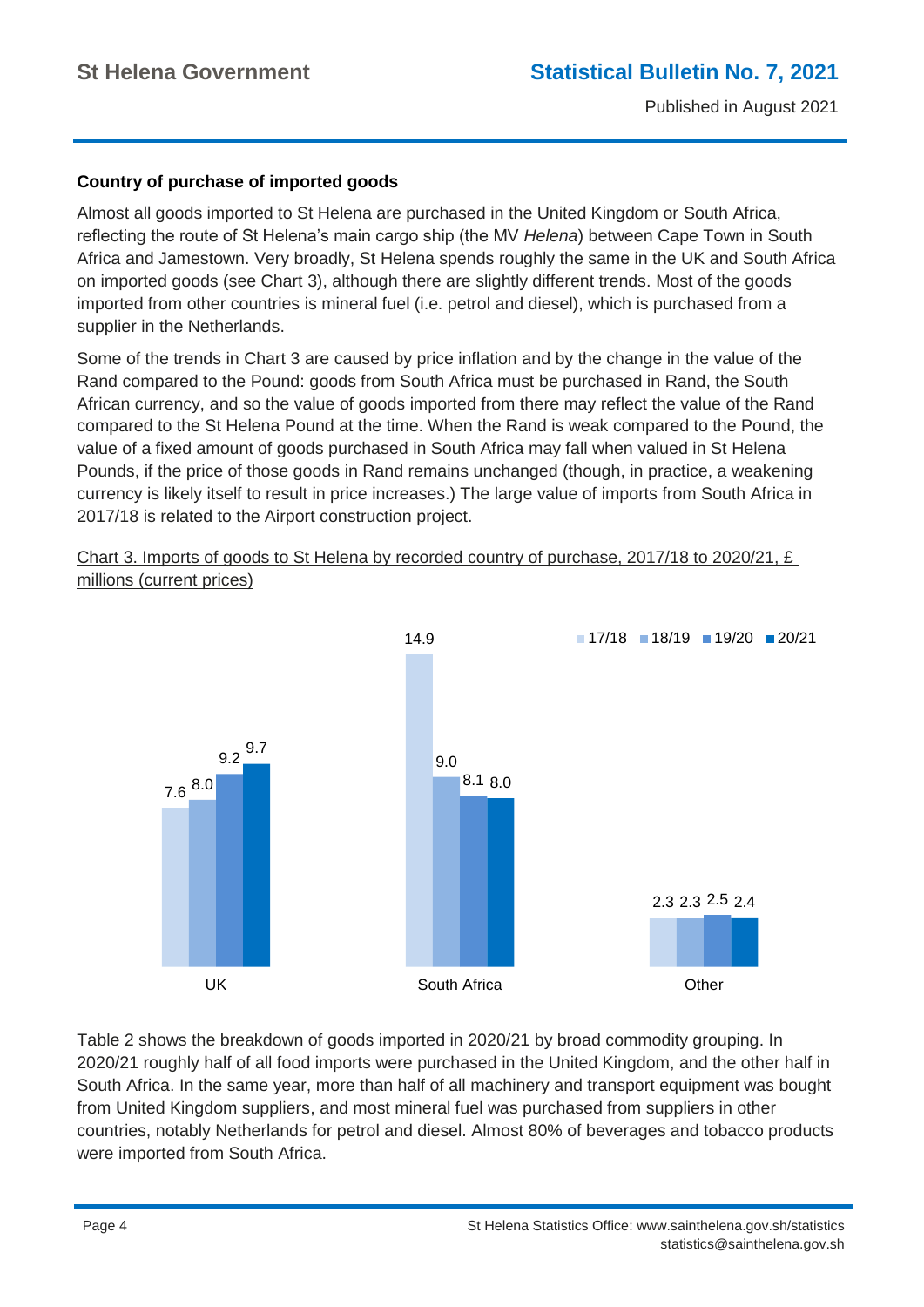Table 2. Imports of goods to St Helena by broad commodity group and country of purchase, 2020/21, £ millions (current prices)

|                                                           | <b>United</b><br>Kingdom | <b>South</b><br>Africa | Other | Total |
|-----------------------------------------------------------|--------------------------|------------------------|-------|-------|
| Manufactured goods & articles                             | 3.05                     | 2.55                   | 0.47  | 6.07  |
| Machinery & transport equipment                           | 3.45                     | 1.56                   | 0.66  | 5.67  |
| Food                                                      | 1.86                     | 1.96                   | 0.02  | 3.84  |
| Chemicals & related products                              | 1.01                     | 0.85                   | 0.03  | 1.89  |
| Mineral fuels & lubricants                                | 0.02                     | 0.09                   | 1.18  | 1.29  |
| Beverages & tobacco                                       | 0.23                     | 0.77                   | 0.00  | 1.00  |
| Other (animal & vegetable oils, inedible crude materials) | 0.06                     | 0.24                   | 0.00  | 0.30  |

# Chart 4. Imports of goods to St Helena by broad commodity group and country of purchase, 2020/21, £ millions (current prices)



■ United Kingdom ■ South Africa ■ Other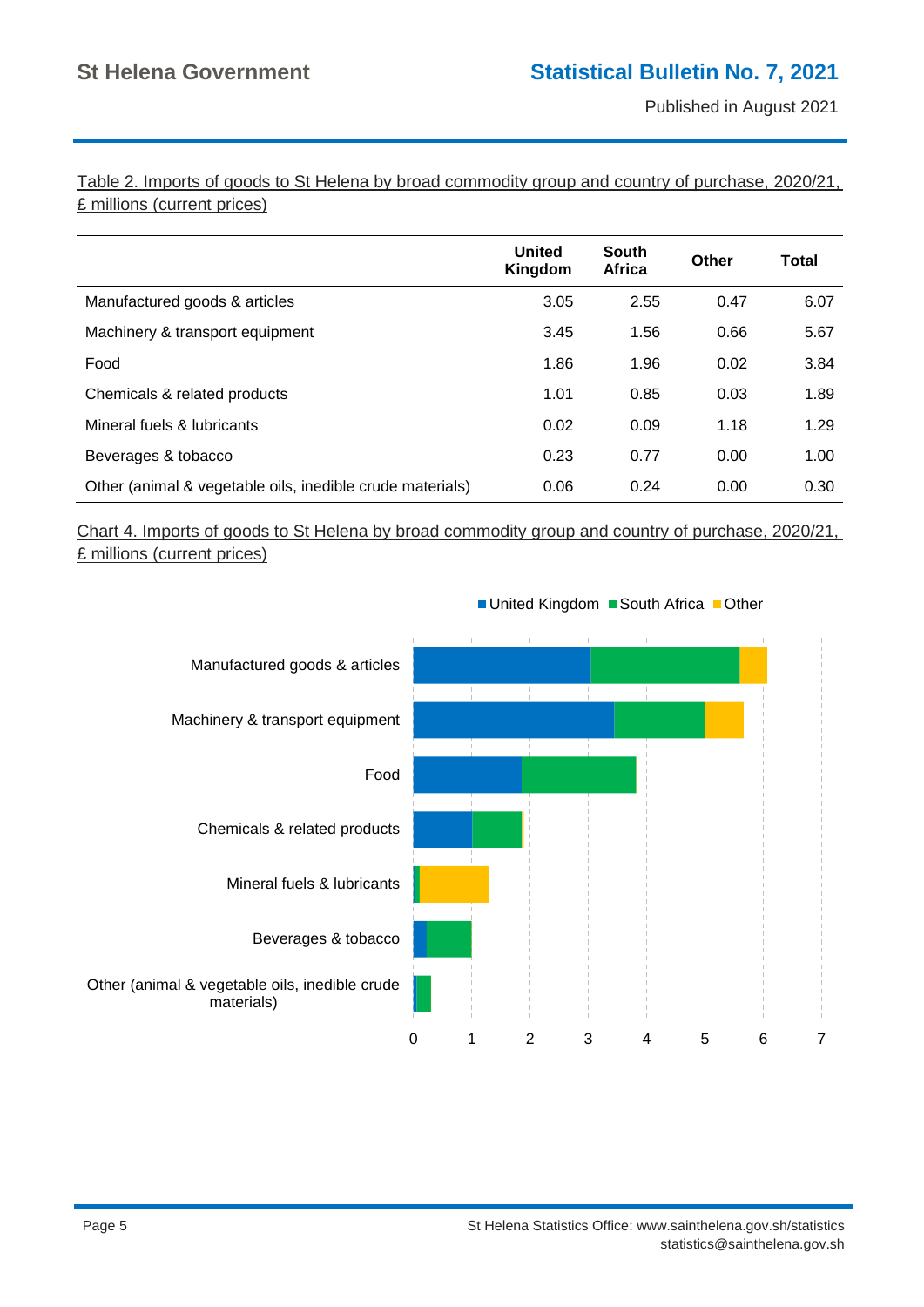# **Methodology**

The compilation methodology for international trade statistics on St Helena uses the guidelines published by the United Nations Statistics Division. More details on the international concepts and definitions can be found here: [https://unstats.un.org/unsd/trade/imts/methodology.asp.](https://unstats.un.org/unsd/trade/imts/methodology.asp)

#### **Data source**

Statistics of imports of goods are derived primarily from the administrative records resulting from the Customs process, particularly the legal requirement for a declaration to be made to the Customs authorities whenever goods are imported or exported. These declarations are stored in a computer system called ASYCUDA, managed by the Customs Office; although the Statistics Office conducts a number of consistency checks to identify and correct valuation and classification errors, the data quality of import statistics depends on the quality of information entered into the ASYCUDA system by importers and by Customs officials.

#### **Imports and exports**

Generally, imports and exports are transactions involving the exchange or goods or services between residents and non-residents. For goods, imports and exports are usually recorded whenever a commodity crosses the boundary of an economy, typically a border entry point, or a 'bonded' warehouse (a place where goods liable to import taxes are stored).

#### **Valuation**

On St Helena, the value recorded by importers for the assessment of import taxes and duties is 'freeon-board' (or FOB), rather than 'cost, insurance and freight' (or CIF); import statistics are therefore also based on the FOB valuation of goods. In effect, this means that St Helena's import statistics are based on the invoice value paid by the importer in the country of purchase, and they do not include the costs of shipment, or any duties or taxes paid.

Goods are counted as imported when they enter the domestic economy; in this regard, goods imported into bonded warehouses are only counted when they are released from bond. Goods imported after being temporarily exported for repair are also not included. Similarly, machinery imported on a temporary basis, for example to support construction products, is not included.

Goods purchased with prices in foreign currency (such as the Rand) are valued in Pounds based on the exchange rate used for the Customs transaction; in some cases this can differ slightly from the recommended approach for the statistical valuation of trade, which is to use the exchange rate used by the importer when they purchased the goods.

Values are reported in 'current prices', that is, the value recorded at the time of the transaction, without any adjustment for the changes in prices of commodities over time (i.e., price inflation).

#### **Volumes**

The quality of the information collected by the Customs Office on the quantities of commodities imported does not currently allow the calculation of statistics of the volume or quantities imported.